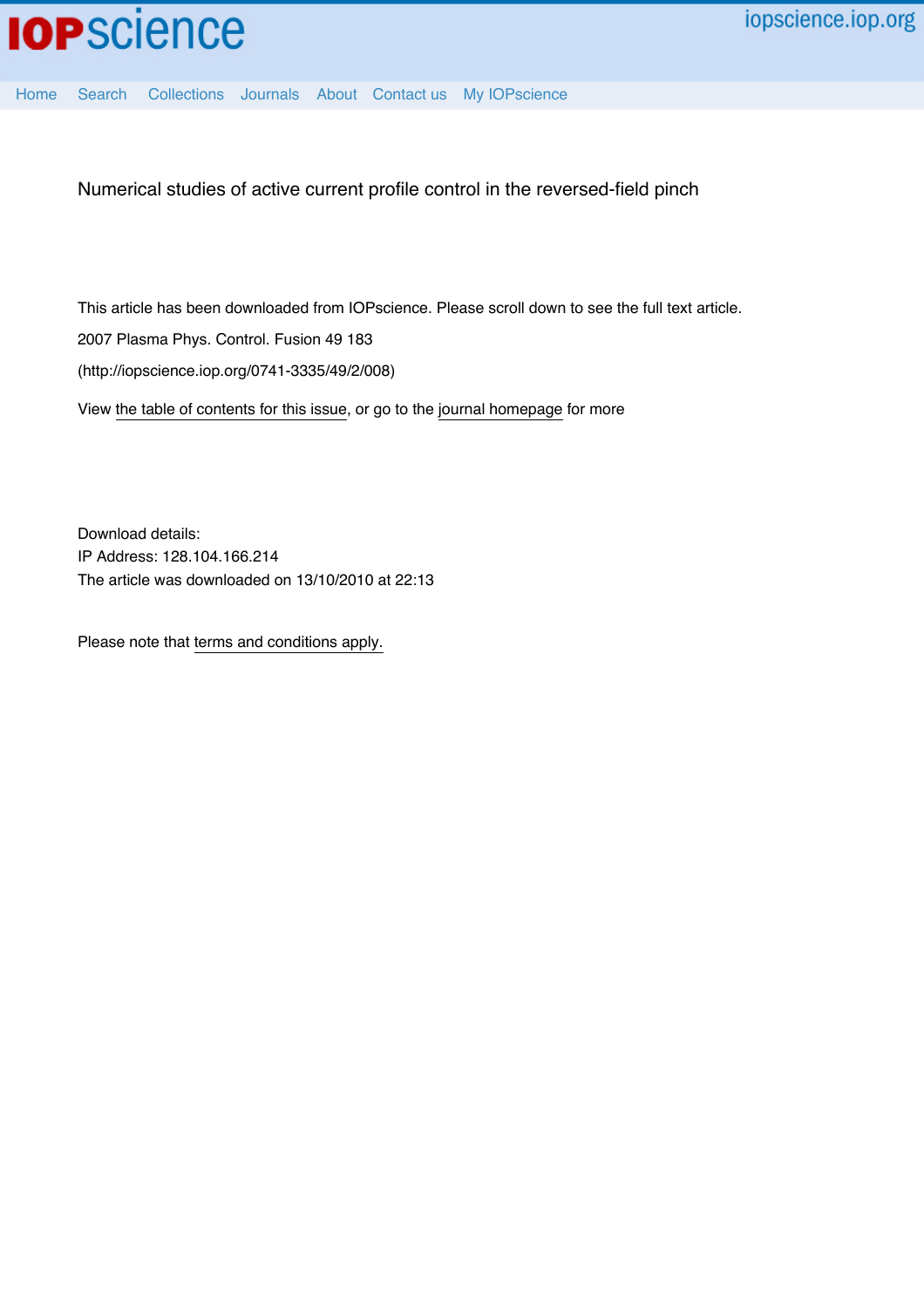Plasma Phys. Control. Fusion **49** (2007) 183–195 [doi:10.1088/0741-3335/49/2/008](http://dx.doi.org/10.1088/0741-3335/49/2/008)

# **Numerical studies of active current profile control in the reversed-field pinch**

#### **J-E Dahlin, J Scheffel and J K Anderson**

<sup>1</sup> Division of Fusion Plasma Physics, Alfvén Laboratory (Association Euratom-VR), Royal Institute of Technology, SE-100 44 Stockholm, Sweden <sup>2</sup> University of Wisconsin, Madison, WI, USA

Received 14 November 2006, in final form 21 December 2006 Published 18 January 2007 Online at [stacks.iop.org/PPCF/49/183](http://stacks.iop.org/pp/49/183)

#### **Abstract**

Quenching of the reversed-field pinch (RFP) dynamo is observed in numerical simulations using current profile control. A novel algorithm employing active feedback of the dynamo field has been utilized. The quasi-steady state achieved represents an important improvement as compared with earlier numerical work and may indicate a direction for the design of future experiments. Both earlier and the novel schemes of feedback control result in quasi-single helicity states. The energy confinement time and poloidal beta are observed to be substantially increased, as compared with the conventional RFP, in both the cases. Different techniques for experimental implementation are discussed.

# **1. Introduction**

Transport of energy and particles in the reversed-field pinch (RFP) is dominated by an anomalously large contribution due to the turbulent magnetic field. The phenomenon leading to turbulence is the same as that responsible for maintaining the configuration: the RFP dynamo. In this work it is shown that the dynamo, at least theoretically, may be quenched by the introduction of an auxiliary electric field that simultaneously maintains the field reversal and thus a stable RFP configuration.

The dynamo is a redistribution process of parallel plasma current and has a cyclic nature: the configuration diffuses away from a minimum-energy state due to finite resistivity, thus the parallel plasma current profile  $\mu = \mathbf{j} \times \mathbf{B}/B^2$  becomes peaked in the plasma core, eventually triggering tearing modes which are driven by the gradient in plasma current. During the growth of tearing modes, magnetic field lines tear and reconnect, which allows a return to a minimumenergy state through the process of Taylor relaxation [\[1,](#page-13-0)[2\]](#page-13-1) and the procedure is repeated. In the special case of low aspect ratio, the oscillative behaviour is clearly visible in various plasma parameters as sawteeth (well known in both experiments and numerical simulations). For high aspect ratios, many different tearing modes are generally coupled leading to a continuous dynamo.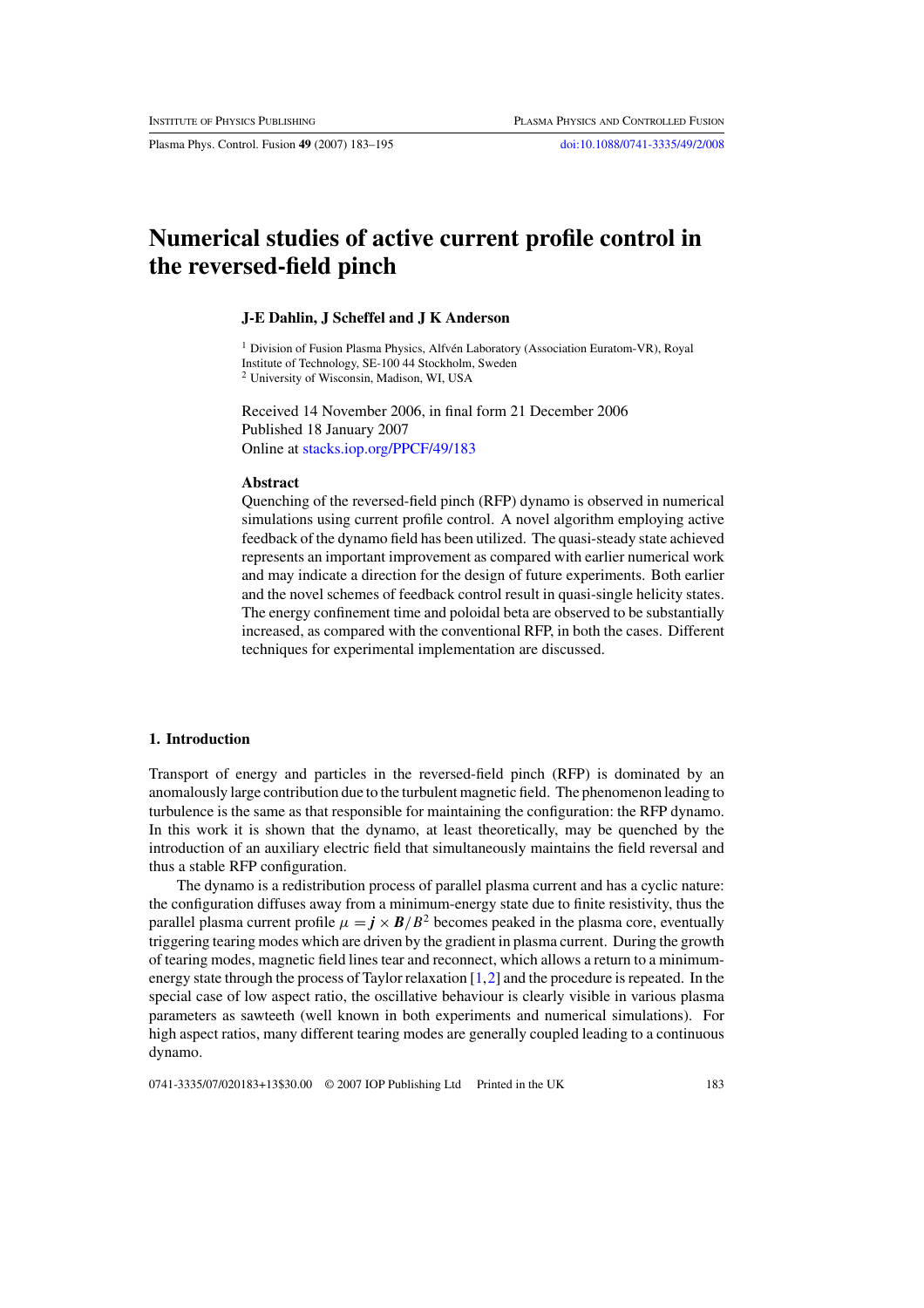The RFP has a number of advantages for the tokamak, such as high energy density (enabling compact configurations) and modest toroidal magnetic field (external coils could possibly be conventional non-superconducting copper coils). Thus, an RFP reactor may be more economic than a tokamak reactor. However, there is a fear that the high anomalous transport of energy and particles in the RFP may prevent the Lawson criterion from being satisfied. Scaling laws of confinement parameters for the conventional RFP are indeed unfavourable  $[3, 4]$  $[3, 4]$  $[3, 4]$ . Thus, major development is required for demonstrating the reactor potential of the RFP.

In recent years, different ways to reduce the tearing modes have been suggested. By introducing current profile control (CPC), the fluctuating electric field term in Ohm's law, associated with the dynamo  $E_f = -\langle v \times B \rangle$  (where brackets indicate mean value over poloidal and toroidal directions), can be reduced and/or replaced by an artificially applied auxiliary field *E*a. Numerical computations indicate that flattening of the current profile in the core plasma reduces the tearing modes [\[5\]](#page-13-4). Many different CPC schemes have been suggested, and various schemes have been tested both experimentally  $[6-11]$  $[6-11]$  and numerically  $[12]$ .

In this paper, results from three-dimensional numerical CPC simulations in resistive MHD in the RFP are presented. It is shown that active control of the current profile in principle makes it possible to achieve a tearing-mode free RFP, and different variations of the model are discussed in terms of their effect on confinement. The basic model for active feedback CPC that is used to perform the simulations in this paper has been presented earlier [\[13,](#page-13-8) [14\]](#page-13-9). The major new results presented here stem from two different variations of the basic concept: the freezing of the dynamic auxiliary field (section [3.2\)](#page-5-0) and the effect of allowing a low level of dynamo fluctuations (section [3.3\)](#page-6-0). The definition of the energy confinement time in DEBSP is discussed in section [4](#page-8-0) and experimental implementation is discussed in section [5.](#page-10-0)

## **2. The model**

In this work, the resistive non-linear MHD-code DEBSP [\[15,](#page-13-10) [16\]](#page-13-11) is used to simulate CPC in the RFP by evolving the three-dimensional resistive MHD equations in time. In [\[4\]](#page-13-3) it is shown that the basic initial parameters needed to compute optimal confinement are the initial poloidal beta  $\beta_0$  and the initial on-axis Lundquist number  $S_0$ .

The code is semi-implicit, which allows the model to evolve on the resistive time scale though still resolving plasma dynamics on the Alfvénic time scale. In the radial direction the resolution is set within the interval 100–300 grid points, and periodical coordinates are represented in Fourier space (16 Fourier modes in the poloidal dimension and 64 Fourier modes in the toroidal dimension, reduced by one-third due to aliasing). Since the toroidal magnetic field is fairly moderate in the RFP, toroidal effects are neglected; hence the use of a periodic cylinder geometry instead of an actual torus is motivated. In DEBSP, viscosity, resistivity and finite pressure are included as well as transport terms due to convection, conduction and ohmic heating.

#### *2.1. Numerical implementation of CPC*

To model CPC in DEBSP, an auxiliary electric field  $E_a$  (with toroidal and poloidal components) is introduced, which may then be chosen in a way adequate for the scheme of CPC chosen for the study in question. In this and earlier work  $E_a$  is added to Ohm's law:

$$
E = -\langle v \times B \rangle + \eta j - E_{\rm a} \tag{1}
$$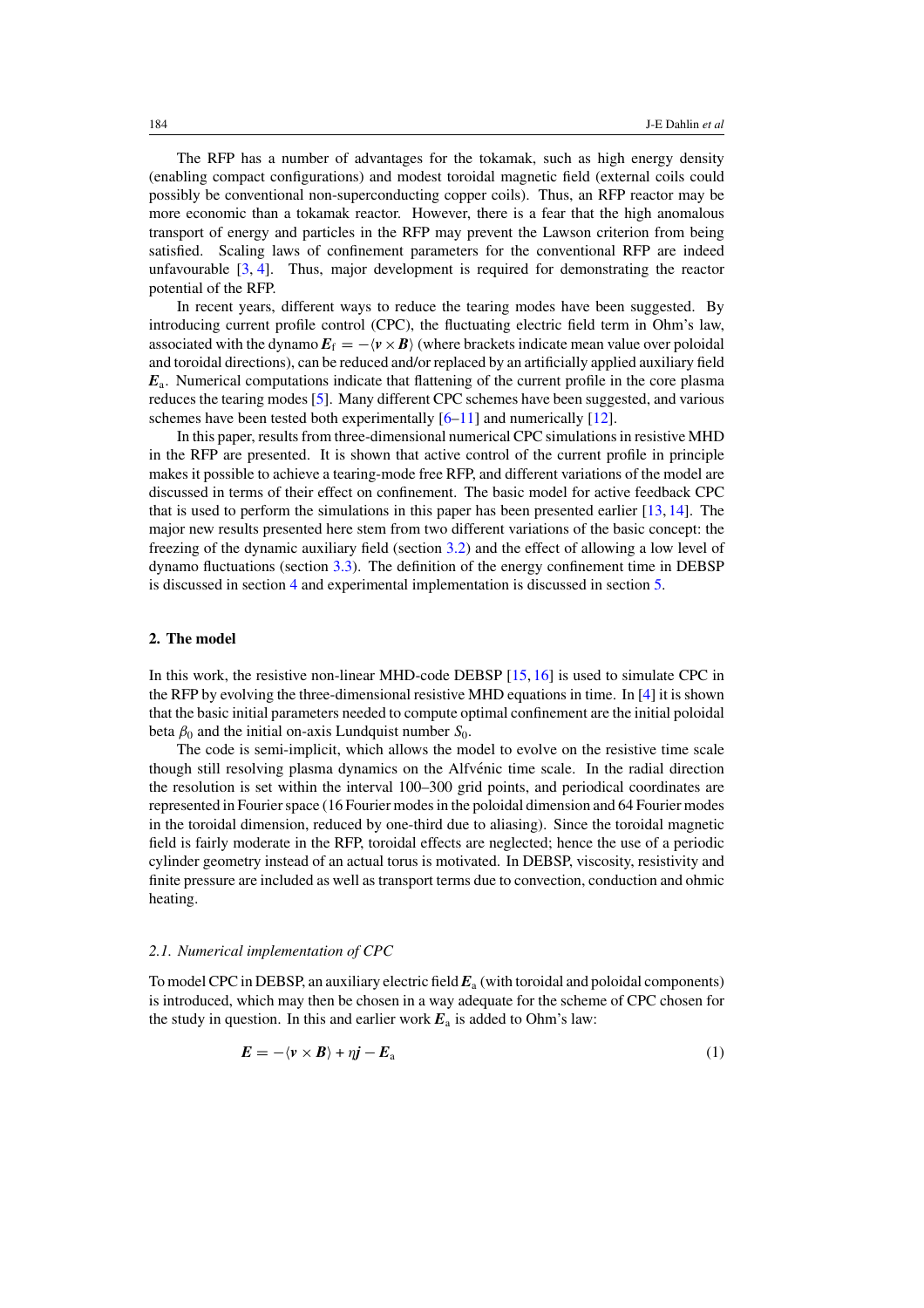and for consistency reasons, to the momentum equation:

$$
\rho \frac{\mathrm{d} \nu}{\mathrm{d} t} = \mathbf{j} \times \mathbf{B} - \nabla p + \nu \nabla^2 \nu - n e \mathbf{E}_a,\tag{2}
$$

where *n* is the resistivity, *n* is the particle number density, *e* is the elementary charge and *v* is the viscosity. Increase in energy confinement time and other confinement parameters may be achieved by careful adjustment of this auxiliary field, which alters the shape of the parallel current profile.

If the source of the auxiliary current drive is RF current drive, this would correspond to the introduction of a force  $F_a$  on the electrons or the ions in the plasma. The auxiliary current drive force relates to the auxiliary electric field introduced to the momentum equation and Ohm's law through

$$
E_{\rm a} = -\frac{1}{ne} F_{\rm a} = -\frac{1}{ne} F_{\rm a} \frac{\langle B \rangle}{\langle B \rangle} \tag{3}
$$

where brackets indicate time average over the RF period. It should however be mentioned that there might be other ways to perform CPC other than the RF current drive.

## *2.2. Implementation of a Gaussian-shaped E*<sup>a</sup>

Profile control of the plasma current by auxiliary drive in the RFP has earlier been modelled in the MHD-code DEBS [\[12\]](#page-13-7), without the effect of pressure. In this implementation, a static field was introduced, whose amplitude had a Gaussian distribution, centred at radius  $r_a$ , with strength  $E_{a0}$  and width  $\Delta_a$ . It was found that magnetic fluctuation levels were orders of magnitude smaller than those for simulations without CPC. In some cases field reversal was sustained by the auxiliary drive although the core region experienced reduced shear. However, it was found that a too strong  $E_{a0}$  caused magnetic fluctuations across the plasma volume. It was observed that for  $\Delta_a = 0.1$ –0.2 and  $r_a$  close to the reversal surface radius, the time-averaged radial magnetic fluctuations were maximally (being 98%) reduced although the results were more dependent on the strength of the field than on the position and shape.

More recently, similar simulations have been performed [\[17\]](#page-13-12) in the DEBSP-code (including the effect of pressure). Thus it was possible to diagnose the energy confinement time, which was found to increase with a factor of three, and the poloidal beta value, which increased by 30%. The edge heat flux was reduced to about a third of that in the conventional case. Plasma fluctuations were substantially decreased and the flux surfaces became less stochastic. In essence, the only remaining modes in the high-confinement regime were the  $(m, n) = (1, -2)$  and  $(1, -8)$  modes. For  $R/a = 1.25$ , the  $(1, -8)$  mode was found to be resonant near the reversal region and was suggested to be related to the pressure gradient. The mode amplitude was found to grow until a sudden crash re-established a weaker pressure gradient and a return to the conventional confinement regime. The  $(1, -2)$  mode was the  $(m, n) = (1, 2R/a)$  mode, which may be expected to remain at a significant amplitude.

The need for individual adjustment of three independent parameters  $(r_a, E_{a0}, \Delta_a)$  for each set of initial condition parameters, together with the long and well-resolved computer simulations required for an analysis of the temporal behaviour, made optimization difficult and time consuming. It would thus be very impractical to perform a scan in the physical parameter space in a scaling study of confinement in the advanced RFP regime. This is the basic motivation for the work presented in this paper, which aims at the development of a CPC scheme that would be automatically optimized and that could be used for predicting the potential outcome of a possible later experimental implementation.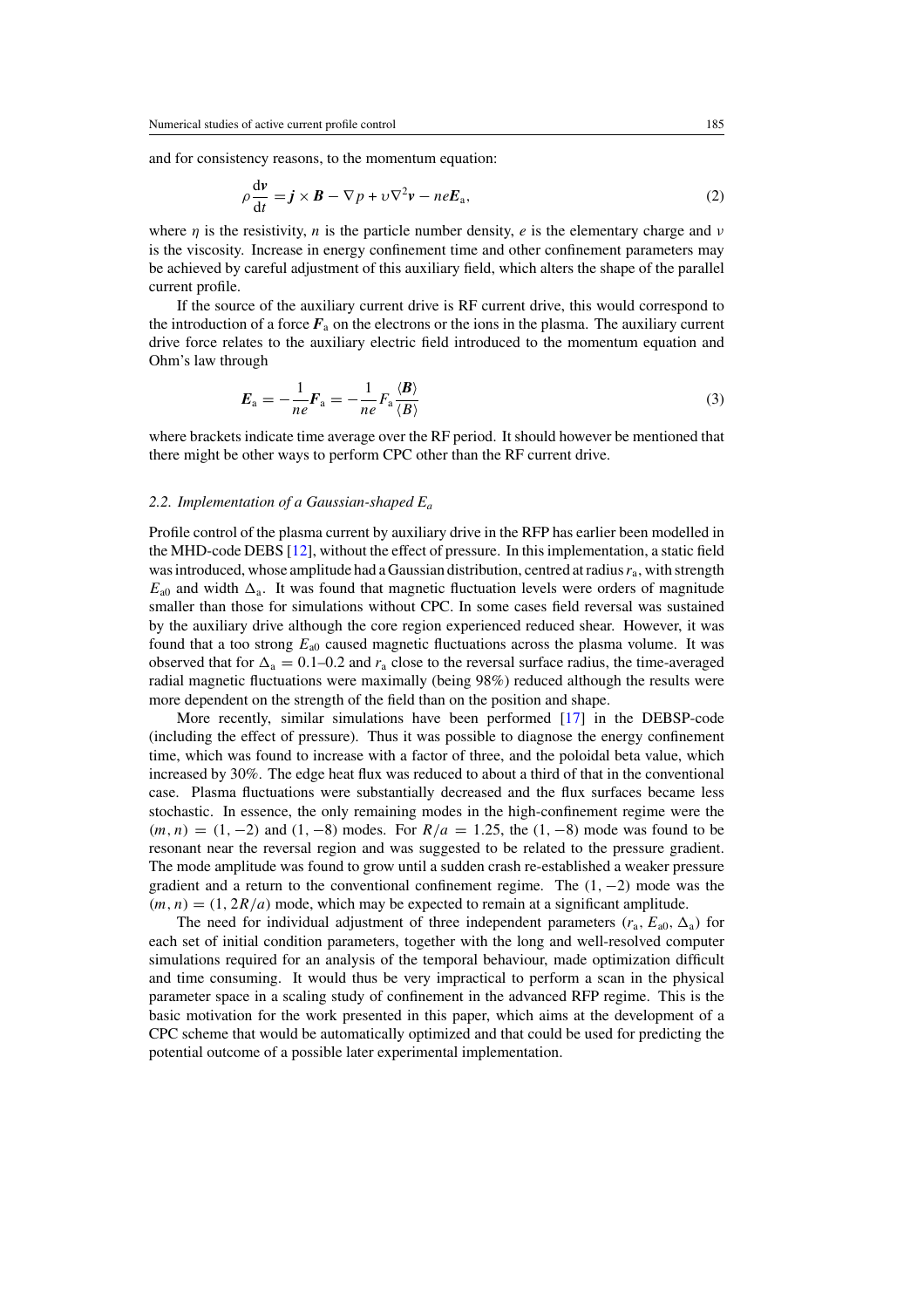#### *2.3. Implementation of a feedback-defined* E<sup>a</sup>

To avoid the difficulties associated with optimization of a CPC routine that involves three independent parameters, the development of a numerical model for automatic optimization of the auxiliary field through feedback of the dynamo field has been carried out [\[13,](#page-13-8) [14\]](#page-13-9). A general feedback system takes the form

$$
u(t) = R(y_{\text{ref}} - y(t)),\tag{4}
$$

where  $u(t)$  is the time dependent input signal, generated by the feedback function R and applied to the system. The system (in this case the RFP, modelled by the DEBSP-code) delivers the output signal  $y(t)$  that is to be controlled to converge towards the reference signal  $y_{ref}$ . In this work a feedback function is demanded that would minimize the dynamo field  $E_f$  by applying an auxiliary electric field  $E_a$  in the plasma. Thus the input signal is  $u = E_a$ , the output signal is  $y = E_f$  and the reference signal is  $y_{ref} = 0$ .

The simplest form of regulator function  $R$  is the proportional feedback function (Pregulator)  $R = k_p u$ , where  $k_p$  is a constant. However, since there will always be a lag time and an overcompensation effect in such a system, this type of regulator will yield an oscillating behaviour. Another type of regulator function is the integrating feedback function (I-regulator)  $R = k_1 f u dt$ . This type of regulator has an intrinsic 'memory' that enables a non-oscillative behaviour. The I-regulator used in this work has the basic form

$$
E_{\rm a}(t) = -k_{\rm I} \int_0^t E_{\rm f}(t) \, \mathrm{d}t \approx -k_{\rm I} \sum E_{\rm f}(t) \Delta t, \tag{5}
$$

where  $k<sub>I</sub>$  remains in principle a free parameter.

# **3. Dynamic CPC**

<span id="page-4-0"></span>Here, by 'dynamic' CPC is meant a scheme in which the auxiliary field  $E_a$  is derived by active feedback of the dynamo field  $E_f$ , dynamically and continuously. The objective is to achieve a tearing-mode free RFP as the dynamo field is replaced by the ad hoc field. Furthermore, it should in principle be possible to develop a parameter free routine to implement CPC, which would make a scaling-law study possible for the advanced RFP. However, as it turns out, it is very difficult to completely eliminate all free parameters and some fine tuning will nevertheless be needed.

#### *3.1. Effect of active feedback defined* E<sup>a</sup>

As has been presented by the authors elsewhere [\[13,](#page-13-8) [14\]](#page-13-9), the introduction of active feedback of the dynamo field substantially increases energy confinement time and poloidal beta and reduces the radial magnetic field (see figure [1\)](#page-5-1). Tearing modes essentially disappear (the amplitude of the field is reduced by two orders of magnitude) and the fluctuation field  $E_f$  is virtually eliminated except in the edge region where some activity persists. However, as there is obviously a mechanism of some sort in the edge region that does not respond to the applied auxiliary field, resulting in a persisting  $E_f$ -field there, the consequence is a positive feedback loop which ultimately leads to the degraded confinement. As seen in figure [1,](#page-5-1) the energy confinement time peaks at some time. In this paper we call this scheme the 'CPC 1' scheme.

A scaling-law study was performed for the CPC 1 scheme [\[14\]](#page-13-9), with initial parameter values scanning over a large spectrum for a number of simulations. When parameter values relevant for the TITAN reactor study [\[18\]](#page-13-13) are inserted into the scaling laws, the values  $\beta_{\theta} = 17\%$ and  $T(0) = 7.9$  keV are obtained both being within the relevant region. However,  $\tau_E$  only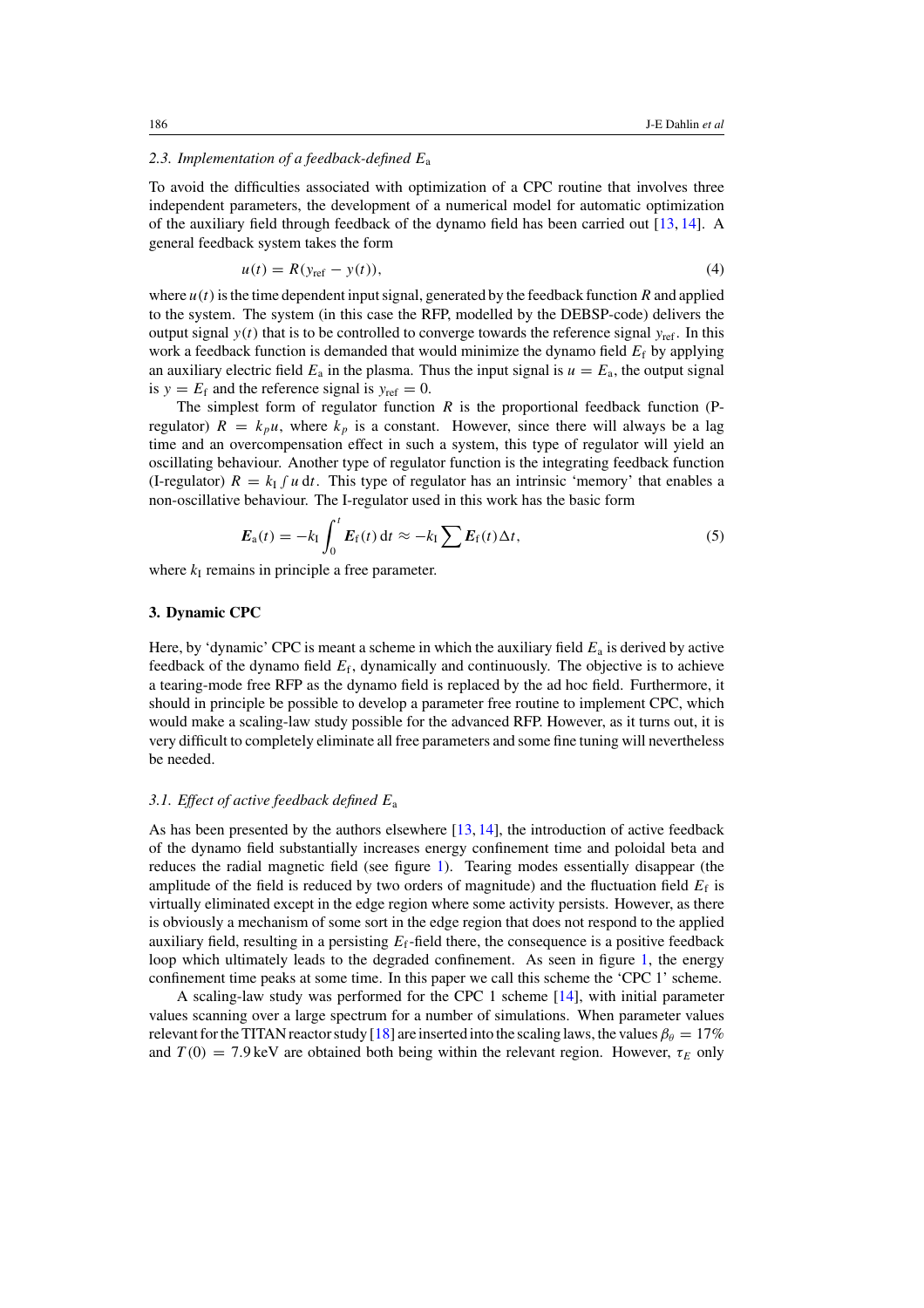<span id="page-5-1"></span>

**Figure 1.** Evolution of (*a*) energy confinement time, (*b*) poloidal beta, (*c*) radial magnetic field (squared and averaged) and (*d*) the reversal parameter  $F = B_z(a)/\langle B_z \rangle$ . The vertical bars denote times  $t_1$  (where CPC is turned on) and  $t_2$  (where confinement is peaking). Initial conditions are  $T_0 = 80$  eV,  $S_0 = 17400$  and  $\beta_0 = 2.5\%$ .

<span id="page-5-2"></span>reaches 42 ms, which represents a too weak scaling for being in agreement with the TITAN study (in which 200 ms is assumed).

Perhaps more interesting than the scalings of  $\tau_E$ ,  $\beta_\theta$  and  $T(0)$  is the scaling of the Lawson parameter  $n\tau_E$ , which is a quality parameter that is directly linked to the question of reactor viability. Given the scaling for the energy confinement time given in [\[14\]](#page-13-9), the corresponding scaling law for the Lawson parameter would yield

$$
n\tau_E = 62.4\Theta^{-1.0}a^{-0.5}\mu^{0.25}Z_{\text{eff}}^{-0.50}(I/N)^{-0.50}I^{1.50},\tag{6}
$$

<span id="page-5-0"></span>where  $\Theta$  is the pinch parameter  $B_\theta(a)/\langle B_z \rangle$ , a is the minor radius,  $\mu$  is the ion to proton mass ratio,  $Z_{\text{eff}}$  is the ion to proton charge ratio, I is the global plasma current and N is the line density. With TITAN-parameters inserted into equation [\(6\)](#page-5-2), the Lawson parameter becomes  $n\tau_E = 3.8 \cdot 10^{19} \,\text{m}^{-3}$  s. This is actually close to fulfilling the Lawson criterion. Of course, the extrapolation to the TITAN regime is beyond the validity of the numerical model and must be considered with care. However, even though the extrapolation is not strictly valid it is interesting as it reveals far more optimistic scalings than studies of the conventional RFP have done, and it indicates that a substantial increase in confinement may be achievable.

# *3.2. Effect of freezing* E<sup>a</sup>

Static implementation of CPC is important to model numerically, since this is the fashion in which CPC so far has been implemented in experiments. Active feedback concerning tearingmode elimination yet has to be developed for experimental implementation.

A naïve but perhaps legitimate first approach to the problem with the peaking of energy confinement confronted in section  $3.1$  may be freezing the auxiliary field  $E_a$  after a while. As the feedback field is ramping up there may be an optimal level at which  $E_a$  should be locked. Furthermore, such an approach would potentially lead to the elimination of all free parameters in the CPC routine.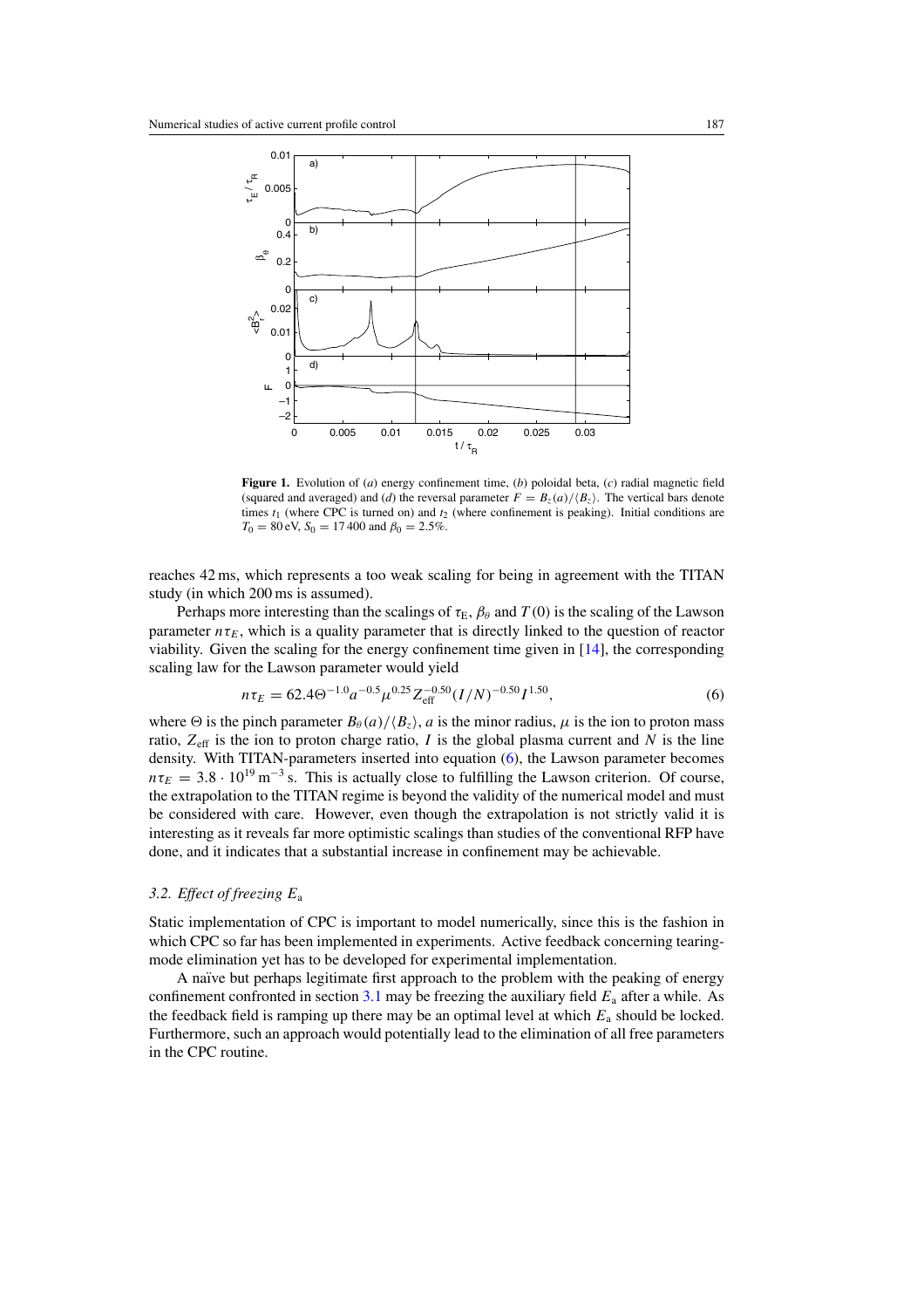<span id="page-6-1"></span>

**Figure 2.** Energy confinement time  $\tau_E$  for a series of simulations with the same initial parameters as in figure [1,](#page-5-1) but the auxiliary electric field  $E_a$  is frozen at various times. For the solid curve  $E_a$  is frozen after 140 000 time steps, for the dashed curve  $E_a$  is frozen after 160 000 time steps, for the dash–dotted curve  $E_a$  is frozen after 180 000 time steps and for the dotted curve  $E_a$  is frozen after 200 000 time steps. The highest energy confinement is found for the case where  $E_a$  is frozen after 180 000 time steps—thus an optimal value for the number of time steps before freezing exists.

<span id="page-6-0"></span>Figure [2](#page-6-1) shows  $\tau_E$  for a series of simulations for which  $E_a$  is frozen at various times. There is indeed an optimum freezing time, however this scheme does also result in a peaking of energy confinement. Only for low freezing times a near quasi-steady state is achieved, but even for this case oscillations occur and finally the confinement decreases towards the dynamo-dominated level.

## *3.3. Effect of allowing a certain* E<sup>f</sup>

From the experimental implementation point of view, a scheme that leads to confinement parameters that peak in time is of less interest than a scheme that leads to steady state. Thus it is important to analyse the dynamics of the peaking and to amend the feedback routine to consider the mechanism leading to the positive feedback loop.

A possible path is to actually allow for a certain  $E_f$ . The persisting fluctuating field has indeed a very low amplitude and by setting an allowable window in  $E_f$ , with width  $E_f^w$ , internal tearing modes should still be affected by the active feedback CPC routine. Thus, a switch is implemented in the computer code that turns off the CPC routine when  $E_f < E_f^{\rm w}$  and turns it on again when  $E_f > E_f^w$ . In this paper we call this scheme the 'CPC 2' scheme.

In figure [3,](#page-7-0) the energy confinement time  $\tau_E$  is monitored for a series of simulations for the CPC 2 scheme. It is seen that if  $E_f^{\text{w}}$  is small, the behaviour becomes more like the case in section 3.1, where in effect  $E_f^w = 0$ , which evolves into a sharp peaking of the energy confinement time and subsequent degradation. On the other hand, if  $E_f^w$  is large, the behaviour becomes more like the reference case where no CPC is applied. There exists, however, a window in  $E_f^w$  that puts the system in a steady state for an extended period of time, for which  $\tau_E$  is indeed fairly constant. After a while the energy confinement time decreases temporarily to the dynamo-dominated level but increases again back to the enhanced level.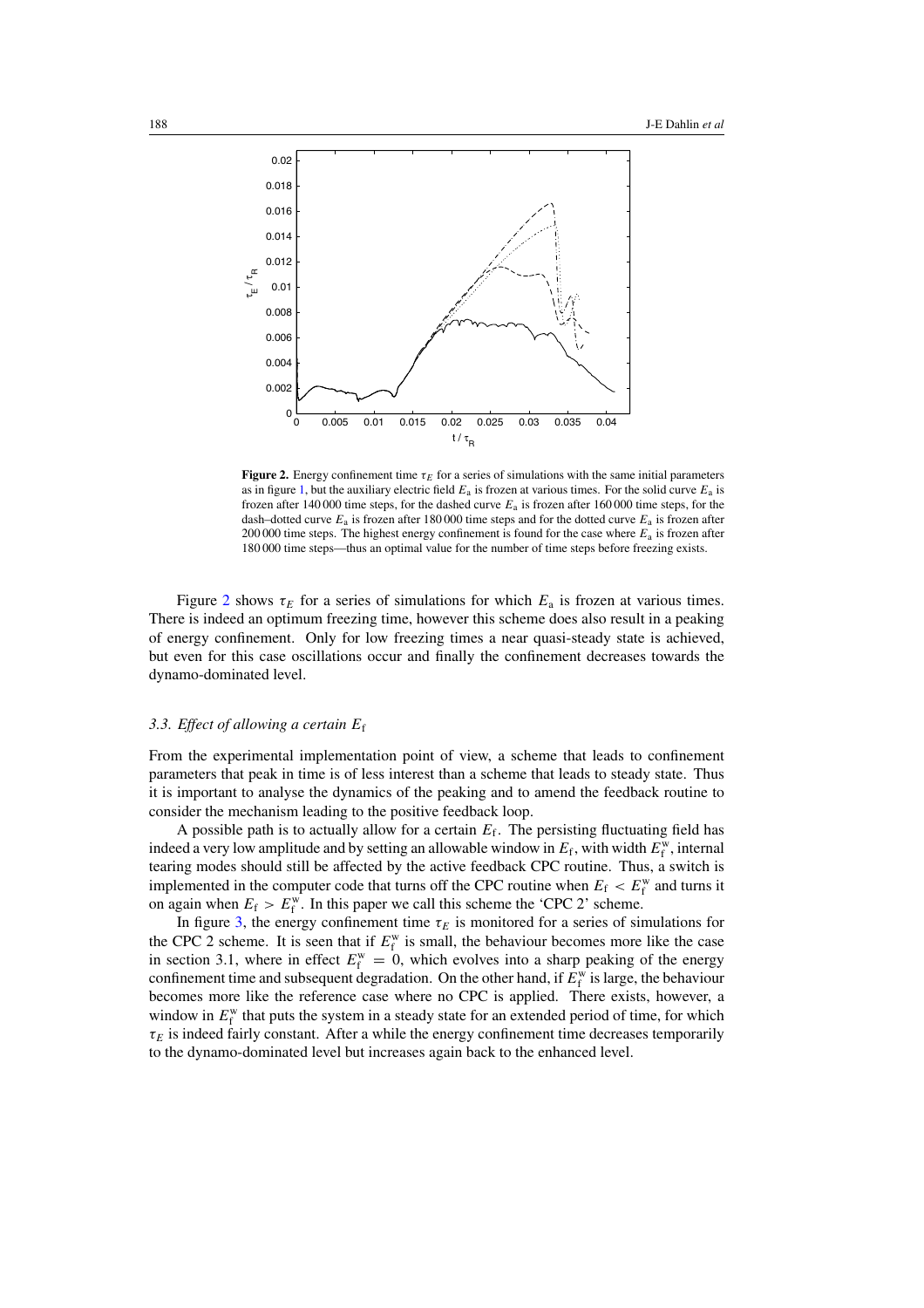<span id="page-7-0"></span>

Figure 3. Evolution of the energy confinement time for various cases: the lower solid curve represents a reference case without CPC. The upper solid curve represents CPC 2 for  $E_f^{\text{w}} = 0.01$ ; for the dashed curve  $E_f^w = 0.1$ ; for the dotted curve  $E_f^w = 0.005$ . Initial conditions are  $T_0 = 20$  eV,  $S_0 = 17400$  and  $\beta_0 = 2.5\%$ . The onset of CPC is marked with a vertical line at  $t = 0.16 \tau_R$ . Note that the initial conditions are different from the ones used in figure [1,](#page-5-1) where the dynamo confinement level is very different. Thus absolute values should not be compared between the figures but only qualitative behaviour.

An explanation for the intermittent drops in energy confinement is that the alternate stopping and restarting of the feedback occasionally causes a positive feedback loop with temporarily decreased energy confinement as a consequence.

As seen in figure [3,](#page-7-0) the energy confinement time saturates at a higher level as compared with the reference case without CPC. In figure [4,](#page-8-1) profiles are shown for the safety factor  $q$ , parallel current  $\mu$ , dynamo electric field  $E_f$  and plasma pressure p for the reference case (solid curve), the CPC 1 (dashed curve) and the CPC 2 (dotted curve). It is seen for both CPC schemes that a 'bump'-formation appears in the  $\mu$ -profile close to the edge, representing the auxiliary current drive, that the plasma pressure is increased in the core plasma and that a substantial decrease in the dynamo field  $E_f$  occurs. For CPC 1, the  $\mu$ -profile becomes very hollow as the reversal increases and becomes extremely deep. This behaviour is not seen for CPC 2.

For CPC 2, there are two associated independent parameters. The time scale for the feedback loop is set by the parameter  $k<sub>I</sub>$ , which in principle is a free parameter. As it turns out, however, the final level in confinement is not very sensitive to the value of  $k<sub>I</sub>$  as it merely sets the time scale for the simulation [\[13\]](#page-13-8). It should be set high enough to make simulation times realistic and low enough to prevent numerical instabilities but otherwise it does not have to be fine adjusted. Furthermore, there exists a window for  $E_f^w$  in which the choice of that parameter is not very sensitive to the final level of confinement. However, since the choices of  $k_I$  and  $E_f^w$  cannot be independently made there is a need to adjust the two parameters for each set of initial conditions. That makes it non-trivial and time intensive to perform scaling studies including a large number of simulations with different initial conditions.

As the configuration evolves into the high-confinement phase, almost all resonant modes decrease in amplitude (see figure['5\)](#page-9-0). Only  $m = 0$ , low-n modes and the  $(m, n) = (1, -2)$ mode remain. The later is solitarily dominating stability within the high-confinement phase,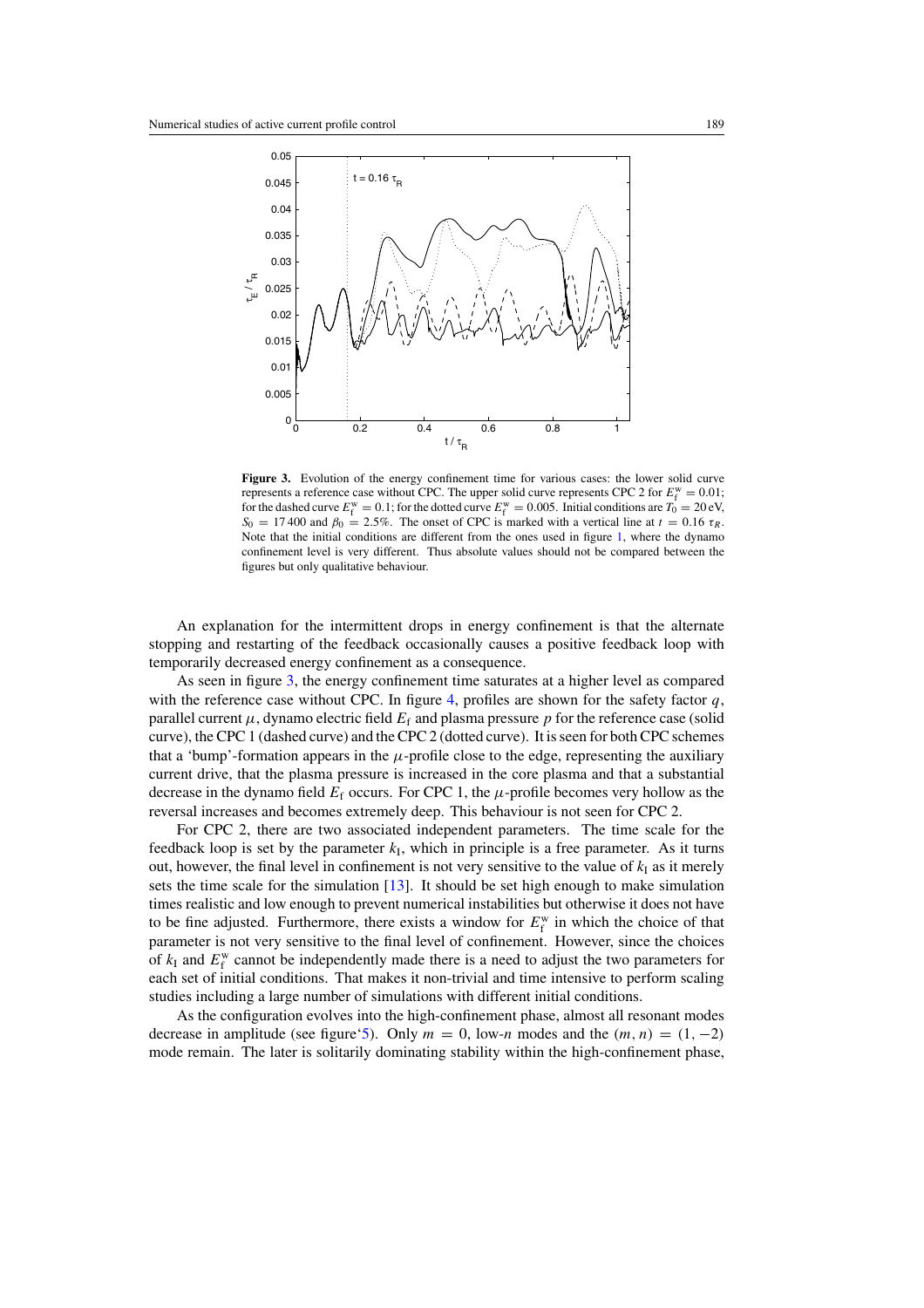<span id="page-8-1"></span>

**Figure 4.** Profiles for (*a*) the safety factor q, (*b*) the parallel current profile  $\mu$ , (*c*) the dynamo field  $E_f$  and (*d*) the plasma pressure  $p$ . The solid curve represents the reference case without CPC. The other curves are the CPC 1 (dashed curve) and the CPC 2 (dotted curve) at peak confinement.

which has evolved into a quasi-single helicity (QSH) state. This picture is actually common to the scenarios in both sections [3.1](#page-4-0) and [3.3.](#page-6-0)

The decrease in confinement back to the dynamo-dominated level is associated with the growth of the  $(m, n) = (1, 1)$  external mode (see figure [5\)](#page-9-0), which becomes resonant when q drops to −1 at the wall due to the deep reversal. Also this picture is actually common to the scenarios in both sections [3.1](#page-4-0) and [3.3,](#page-6-0) although in the later section the event is postponed until an instability associated with the choice of the parameter  $E_f^{\text{w}}$  occurs. The fact that this is the case indicates that the 'steadiness' of the steady state may be sensitive to the choice of  $E_f^w$ .

<span id="page-8-0"></span>As mentioned, the need for fine tuning two independent parameters makes optimization time consuming and non-practical from the perspective of scanning basic plasma parameters for achieving enough data points to perform a scaling law. However, in table [1,](#page-9-1) a qualitative comparison is presented between a few data points from the scalings mentioned in section [3.1](#page-4-0) and data from CPC 2 (where superscripts 'one' and 'two' denote results from CPC 1 and CPC 2, respectively). The data are insufficient for determining the scalings for the CPC 2 scheme, but it seems the scalings are fairly similar to those of CPC 1 and the absolute values of the energy confinement time are somewhat reduced.

#### **4. Energy confinement time**

The definition of energy confinement time in DEBSP is now considered. A generic definition of the energy confinement time  $\tau_E$  is

$$
\tau_E = \frac{3}{2} \frac{\langle p \rangle V}{P},\tag{7}
$$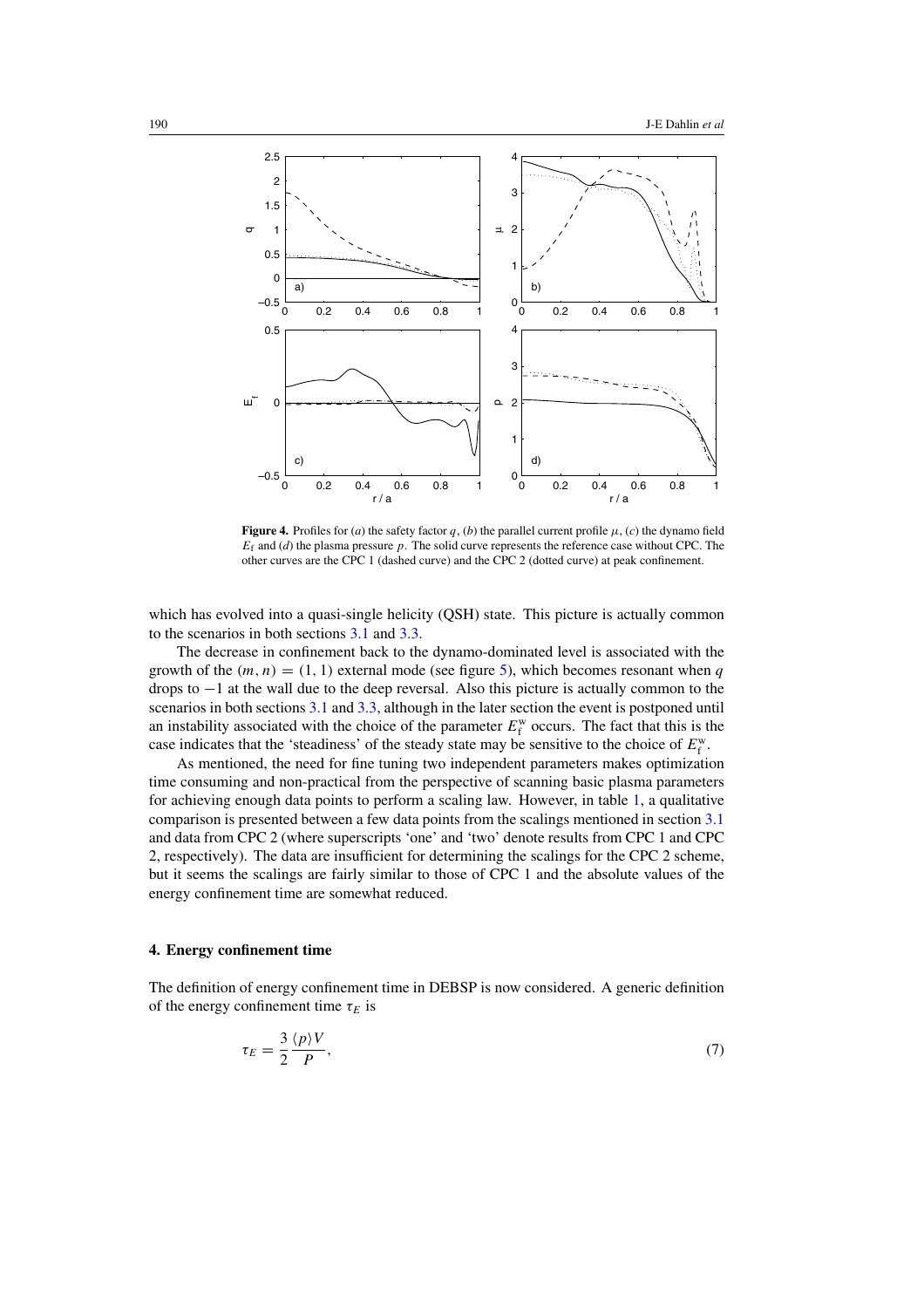<span id="page-9-0"></span>

<span id="page-9-1"></span>**Figure 5.** Mode spectra for CPC [1](#page-5-1) where the solid lines are the spectra at time  $t_1$  in figure 1 (dynamo dominated confinement), the dashed lines are at time  $t_2$  (peak confinement) and the dotted lines are at the end of the time traces in figure [1](#page-5-1) (decreasing confinement). The abscissa denotes the toroidal mode number *n* while mode amplitudes are shown at the ordinate. Figure (*a*) shows ( $m = 0$ ) spectra, (*b*) shows ( $m = 1$ ) spectra, (*c*) shows ( $m = 2$ ) spectra and (*d*) shows ( $m = 3$ ) spectra. It is clearly seen that a QSH-state is evolving and that the eventual degradation of confinement is caused by the rise of the  $(m, n) = (1, 1)$  external mode.

**Table 1.** Dataset comparing final poloidal beta  $\beta_\theta$  and energy confinement time  $\tau_E$  for the CPC 1 and CPC 2 schemes (superscripts 'one' and 'two' denote results from CPC 1 and CPC 2, respectively) for the computer runs with the given initial parameter values ( $T_0$ ,  $S_0$ ,  $n_0$ ,  $\beta_0$ ).

| $T_0$ [eV] | $S_0$ [1000] | $n_0$ [10 <sup>13</sup> m <sup>-3</sup> ] | $\beta_0$ [%] | $\beta_{\theta}^{\text{one}}/\beta_{\theta}^{\text{two}}$ | $\tau_E^{\rm one}/\tau_E^{\rm two}$ |
|------------|--------------|-------------------------------------------|---------------|-----------------------------------------------------------|-------------------------------------|
| 20         | 17           | 1.0                                       | 2.5           | 0.68                                                      | 1.6                                 |
| 60         | 150          | 3.0                                       | 2.5           | 1.1                                                       | 1.1                                 |
| 60         | 104          | 1.5                                       | 5.0           | 0.53                                                      | 1.5                                 |
| 140        | 549          | 3.5                                       | 5.0           | 1.1                                                       | 1.2                                 |
| 100        | 196          | 1.25                                      | 10            | 0.97                                                      | 1.3                                 |

<span id="page-9-2"></span>where  $\langle p \rangle$  is the volume averaged kinetic energy density (i.e. plasma pressure), V is the plasma volume and  $P$  is the power delivered to the plasma. In MHD theory,  $P$  has two basic parts: one stemming from plasma fluctuations ( $P_{\text{fluc.}}$ ) and another from the plasma current heating  $(P_{Spitz.})$ :

$$
P = \int \boldsymbol{j} \cdot \boldsymbol{E} \, dV = \{ \text{Ohm's law} \} = \int \boldsymbol{j} \cdot (-\langle \boldsymbol{v} \times \boldsymbol{B} \rangle + \eta \boldsymbol{j}) \, dV = P_{\text{fluc.}} + P_{\text{Spitz.}}.
$$
 (8)

In DEBSP, however, the energy confinement time  $\tau_E$  is defined as

$$
\tau_E = \frac{3}{2} \frac{\langle p \rangle V}{P_{\text{Spitz.}}},\tag{9}
$$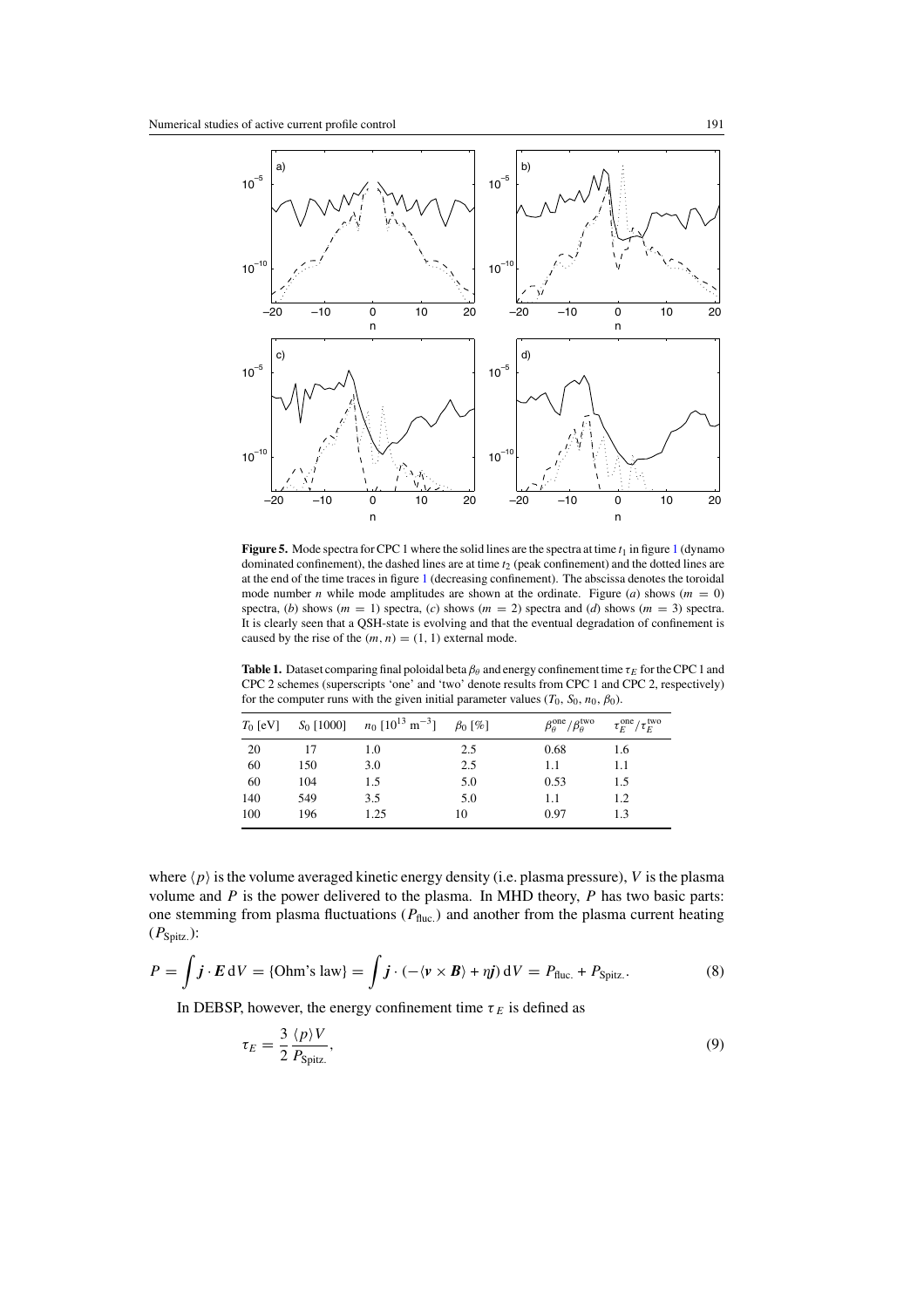<span id="page-10-1"></span>

**Figure 6.** External power input over Spitzer power for the quasi-steady state (indicated by the upper solid curve in figure [3\)](#page-7-0).

which obviously includes only one of the terms in equation  $(8)$ . This definition thus implies that the plasma fluctuations are actually not accounted for in the calculation of the energy confinement time. In the conventional, dynamo-dominated RFP, tearing-mode fluctuations are large and the calculated value of  $\tau_E$  is higher than what it would have been if a fluctuation term had been included in the definition. However, as tearing-mode fluctuations are reduced, as in the advanced RFP, the calculated energy confinement time will be closer to what it would have been in such a case. Hence, from this point of view, the increase in the energy confinement time seen in this study is actually an underestimation. For allowing equitable comparisons with experimental results,  $\tau_E$  must be measured in the same way in DEBSP and should also be computed in the same way in this study.

Within the scope of injecting a CPC power, one additional term will appear in equation [\(8\)](#page-9-2), which thus takes the form

$$
P = \int \boldsymbol{j} \cdot (-\langle \boldsymbol{v} \times \boldsymbol{B} \rangle + \eta \boldsymbol{j} - \boldsymbol{E}_a) \, dV = P_{\text{fluc.}} + P_{\text{Spitz.}} + P_{\text{Exter.}}.
$$
 (10)

<span id="page-10-0"></span>If the previous definition of  $\tau_E$  should remain valid it is mandatory that the external auxiliary power is negligible compared with the Spitzer power during the quasi-steady state phase, where data are collected. As seen in figure [6,](#page-10-1) the ratio  $P_{\text{Exter.}}/P_{\text{Spitz.}}$  is below 10% actually below 5% for most of the time (in the case shown  $T_0 = 20 \text{ eV}$ ,  $\beta_0 = 2.5\%$  and  $S_0 = 17400$ , which is satisfactorily low for the objectives of this work.

## **5. Experimental implementation**

Current profile control has shown impressive results in several major RFPs. To date, the most successful experiment is pulsed poloidal current drive (PPCD). This is a transient experiment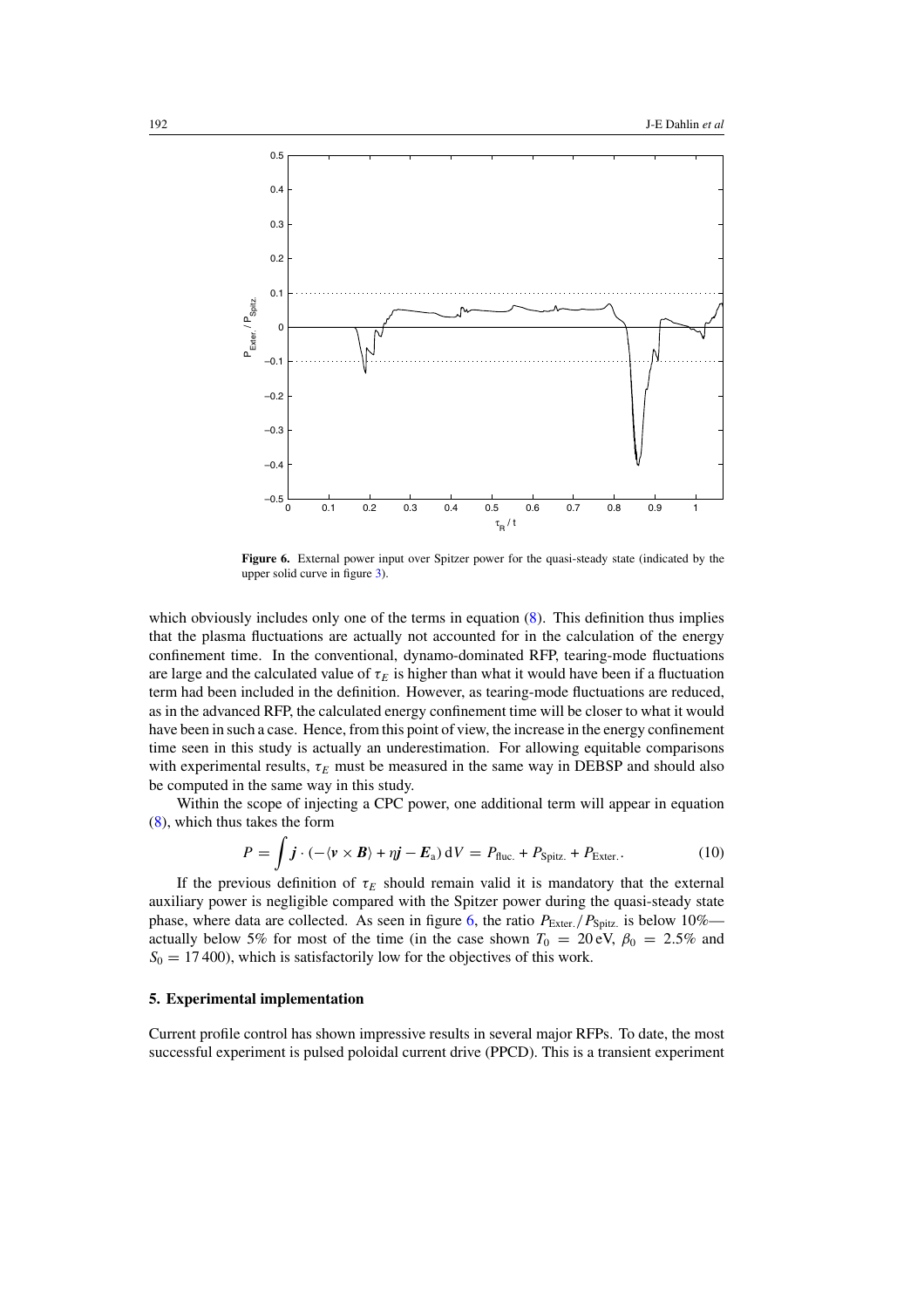<span id="page-11-0"></span>

**Figure 7.** Simulation of EBWCD for MST-like parameters. A PPCD current density profile is used as target.

(This figure is in colour only in the electronic version)

in which reversed current is pulsed in the TF coils, thereby reducing the toroidal flux. The plasma responds inductively to maintain the toroidal flux by driving the poloidal current near the edge (where it has a large component parallel to the magnetic field). PPCD experiments in RFX [\[11\]](#page-13-6), TPE-RX [\[19\]](#page-13-14), EXTRAP-T2R [\[10\]](#page-13-15) and MST [\[6\]](#page-13-5) have all shown reduced fluctuations and improved confinement, with an almost order-of-magnitude improvement in energy confinement in MST [\[20\]](#page-13-16).

Although PPCD has been extremely effective, the technique is both transient and nonlocalized and does not lend itself to profile control with feedback. The optimal current drive technique for present-day RFP plasmas is expected to be RF current drive as it offers the possibility of steady state, precisely localized and adjustable current drive. Feasibility studies for two RF schemes have been performed for the MST, one based on the lower hybrid wave (LHCD) [\[21\]](#page-13-17) and the other on the electron Bernstein wave (EBWCD) [\[22\]](#page-13-18). Ray tracing and Fokker Planck calculations for both waves predict good absorption and directional control (as required for current drive), and experiments geared towards development of current drive systems are underway. EBWCD in an RFP is similar to ECCD in a tokamak—the driven current is well localized at the electron cyclotron resonance layer but the electromagnetic wave cannot propagate into the overdense plasma. The EBW will propagate under such conditions and has been shown to drive current in the overdense stellarator [\[23\]](#page-13-19). In the MST, the EBWCD scheme can be aimed (by the choice of launched wave frequency or magnitude of the magnetic field) to drive current over roughly the outer 25% of the plasma minor radius; it is not possible to reach the core of the RFP plasma with EBWCD as the 2nd harmonic of the cyclotron resonance is encountered and the wave is strongly damped. Figure [7](#page-11-0) is a plot of simulated EBWCD for MST-like plasmas with a PPCD current density profile as the target. Good coupling from the antenna to the plasma has been achieved [\[24\]](#page-13-20) but EBW current drive in the RFP has not yet been demonstrated, and several technical challenges exist (e.g. steep gradient in magnetic field through the conducting shell where the antenna is located, not well-defined LCFS) which may limit the radii of accessibility.

LHCD is a well-established technique in tokamaks. LHCD, in its current setup on MST, is designed to drive localized current near  $r/a \sim 0.7$  (in MST,  $a = 0.52$  m and the aspect ratio is  $R/a = 2.88$ ). It is possible to use the lower hybrid wave to access different regions of the plasma but not through active feedback. The determining factor for deposition of the wave is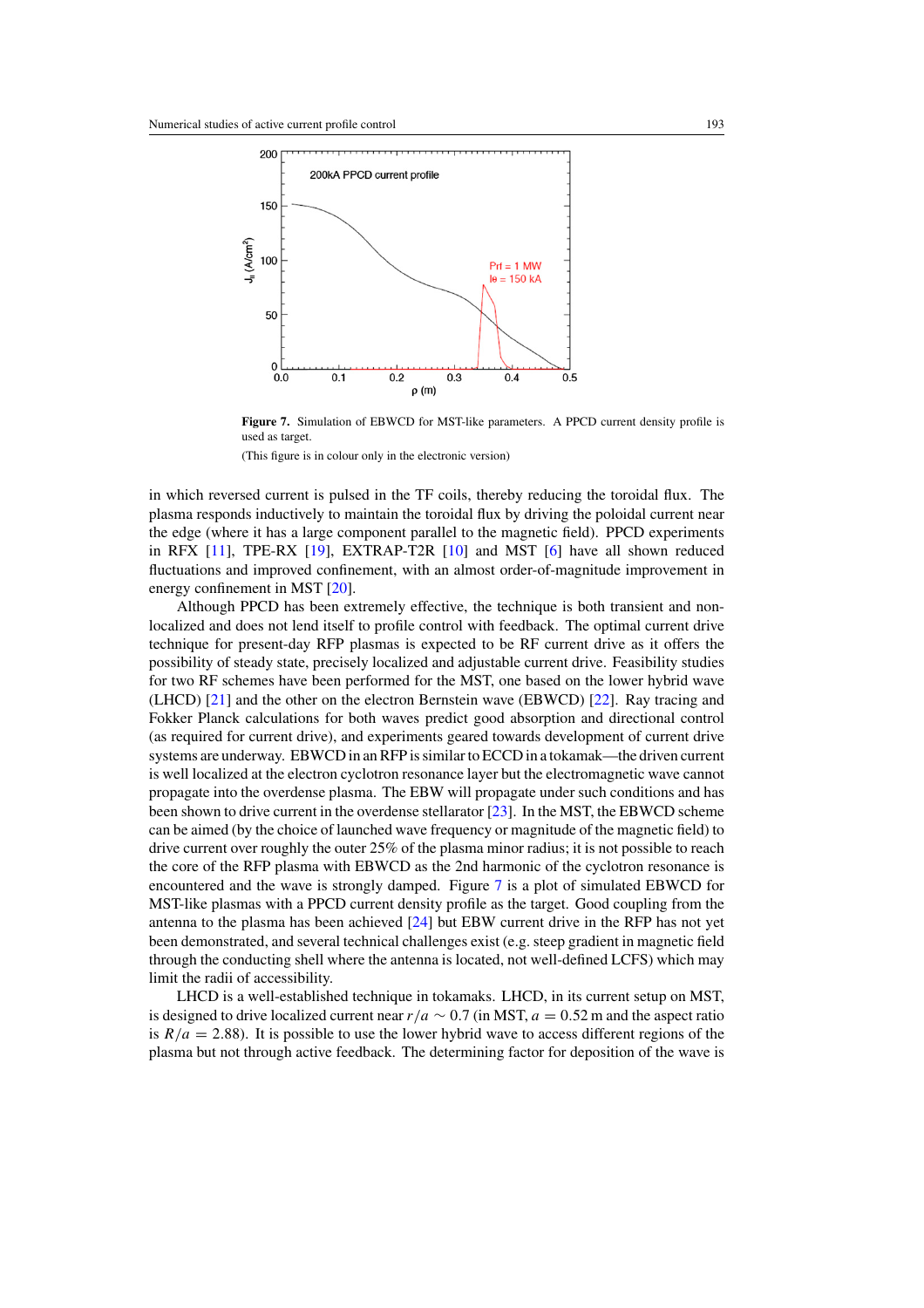where the wave speed reaches about three times the thermal speed. The radial location is set by the construction of the antenna which launches a slow wave with  $n_{\parallel} \sim 7.5$ . An antenna with a different  $n_{\parallel}$  spectrum would be expected to drive the current at a different radius.

The RF current drive schemes in the RFP may turn out to be well suited for use with active feedback. There has been tremendous success of ECCD to suppress NTMs in the tokamak with real-time control [\[25,](#page-13-21) [26\]](#page-13-22). The feedback implemented on the tokamak differs somewhat from the scheme studied in this work. Here, an auxiliary current drive source which removes the need for any fluctuation-based dynamo field is used. This situation has been realized (instantly) in the experiment with PPCD [\[27\]](#page-13-23) but the analysis requires complete equilibrium reconstruction, a measurement of the resistivity profile and a measurement of the inductive electric field within the plasma. This is daunting to consider in real time. The active scheme more approachable in experiment measures magnetic fluctuations at the plasma boundary associated with a particular island and delivers current drive to the appropriate radial location. Based on the studies of LHCD and EBWCD in the RFP, an array of antennas aimed at different plasma locations may be a very complete method of current profile control. Fast measurements of the magnetic fluctuations and control of power to RF antennas present an opportunity to utilize feedback for optimization, pending successful tests of the RF current drive schemes.

### **6. Summary and discussion**

Numerical simulations using the 3D resistive MHD-code DEBSP indicate that current profile control in the RFP would strongly increase energy confinement. In earlier reports a quasiparameter free CPC scheme, optimized for continual elimination of the dynamo field through active feedback, has been used to conduct scaling-law studies for basic confinement parameters. It is pointed out that although the tearing modes are in principle eliminated, there exist residual modes, possibly resistive  $g$ -modes, that may not be decreased by the feedback field and thus confinement eventually decreases due to a runaway effect.

In this paper, the effects of different modifications to the feedback scheme are discussed. It is found that a more sophisticated feedback scheme than the one presented in earlier reports is actually able to handle the residual modes; thus a quasi-steady state is achievable. Unfortunately, scaling-law studies are difficult to perform using this scheme since another parameter has to be added to the model. The system is shown to be moderately sensitive to variations of each of the two parameters individually within a certain window, but as they have to be adjusted with respect to each other the quasi-parameter free characteristic of the original scheme is lost.

Finally, the scope of experimental implementation is considered. It is concluded that the feedback CPC presented in this paper, as being studied in numerical simulations, would be difficult to implement exactly as stated. However, there are several ideas on how feedback CPC could be realized to eliminate tearing modes in the RFP. It should be stressed again, though, that the objective of the numerical study has been to find optimized scenarios for CPC in order to predict the outcome of such direction in experiments. In experimental implementation, an equivalent confinement increase may be achieved with an auxiliary field that is dictated by a less demanding feedback scheme or even a non-feedback scheme.

#### **Acknowledgments**

This work has been supported by the European Community under an association contract between the EURATOM and the Swedish Research Council.